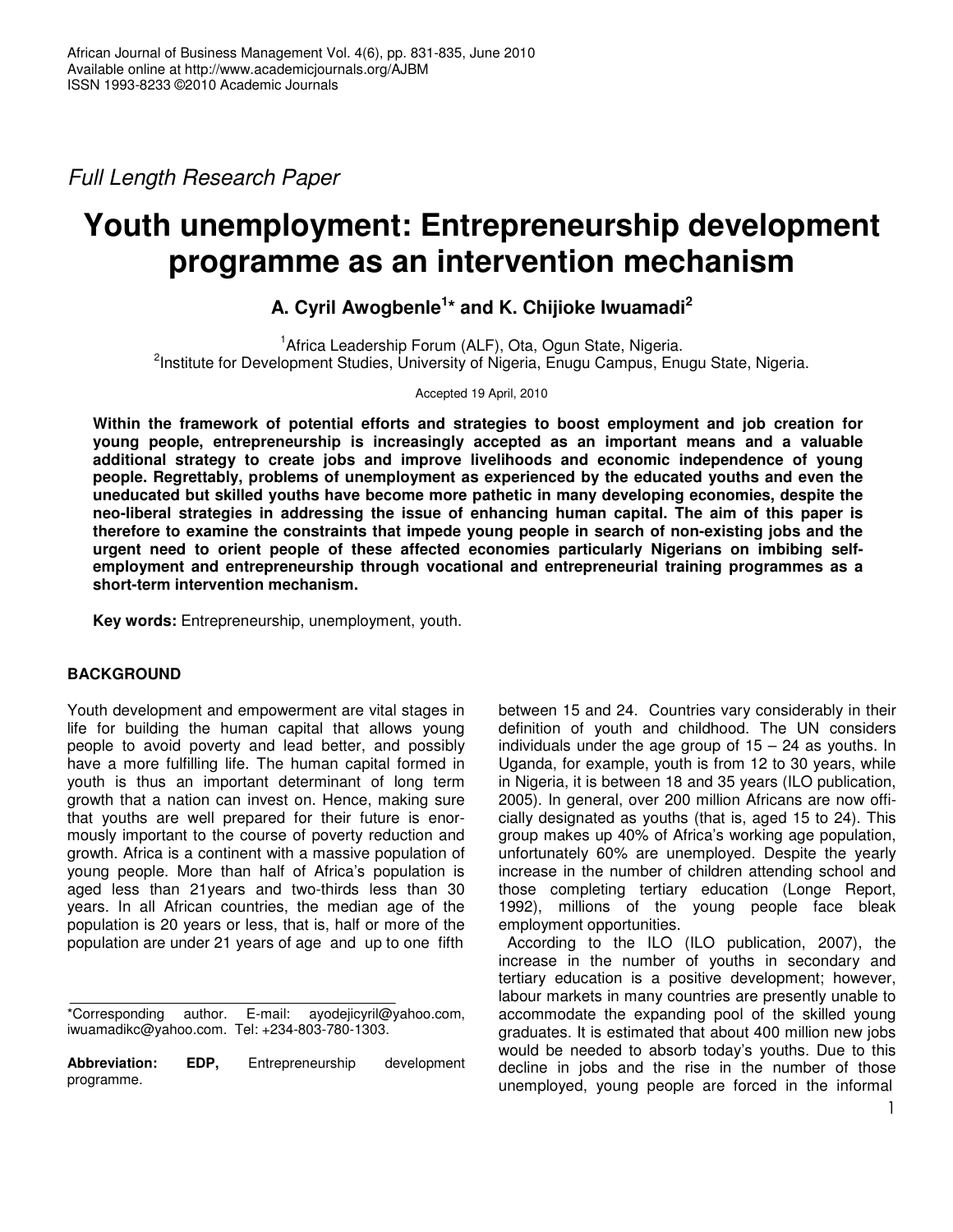sector. Factors which readily come to mind when analysing the worsened unemployment crises in Nigeria are usually traced to the long period of instability in the socio-economic and political dimensions that led to the problems imposed on the economy, the nation and the workers.

#### **THE ROOT CAUSES AND CONSEQUENCES OF YOUTH UNEMPLOYMENT**

The level of unemployment is a mirror image of the state of a nation's economy. Suffice to also say, youth unemployment is highly dependent on the overall status of the economy. Economic activity, measured by GDP growth, is probably the single factor that most influences the chances of young people finding a job. Low or negative GDP growth, economic recession and low investment are direct causes in the shrinking demand for labour. A direct illustration to this linkage is witnessed in the Nigerian economy in the 1970s, when the country had a per capita income growth rate of over 4%. The government of the day had a boisterous civil service brought about by the growth. When global economic recession set in from 1981 a negative growth was experienced for most of the 1980s and 1990s, with a per capita income growth rate of 2% in 1998 (World Bank, 2001).

832 Afr. J. Bus. Manage.<br>
Afr. J. Bus. Manage.<br>
Afr. J. Bus. Manage.<br>
Afr. J. Bus. Manage. Section and the proposition of the main control of the main control of the main control of the main control of the main control of This trend brought a significant implication to a proportion of the country's human resources. By the end of the 1980s, the World Bank and the IMF ordered borrowers to downsize their public sector and civil services (ILO Publication, 2005). Nigeria reduced its workforce by 40% in less than two years. Particularly hard hit as a result of the recession are the women and youths, who often have jobs that are vulnerable to economic shocks. As a last resort, the Nigerian informal economy flourished, with jobs such as hawkers, traders, repairers- jobs less likely to grow the economy- now accounting for almost all the new jobs accessible to the young people. Persistence in youth unemployment is a major contribution to losses in human capital (Lawanson, 2007). Human capital meaning practical life skills in the form of unattainable social, political and economic status that defines them as adult. Human capital is proportional to the amount of time an individual has worked. It declines when an individual is unemployed. Perhaps, the greatest challenge on youth unemployment is their use for political and military ends. Deprived of employment opportunity and livelihood, youths are actively mobilized by politicians and armed groups alike. Youth unemployment also has security implications for almost every country in Africa, since desperation often leads young people to fall prey to warlords, criminal gangs, or illegal migration syndicates (UNOWA, 2005). As Argenti

rightly asked 'Where would war makers be without youths?' (Argenti, 2002). The militarization of these young people originates with the idea that youths constitute 'potential': a commodity that can be plundered alongside natural resources and public fund to serve the agenda of warfare.

A research report conducted by 'The Observer' French based global news network published in one of its caption "400 dead: All violence in Nigeria is driven by economics" (http://observers.france24.com/en/content/, 2008). IRIN Africa news report also posted a report "NIGERIA: No shortage of Niger Delta youth ready to join militias" (IRIN Africa, 2008). These reports are corroborated by a published empirical survey of Children and Youth in Organised Armed Violence in Nigeria.

The report posits "the disenchantment and frustration of young people, much due to mass poverty and unemployment, has further increased the number of aggrieved youths and resulted in the emergence of 'area boys' and Almajiris who target the very society that alienated them (Ibrahim, 2006). From the survey further conducted on socio-economic characteristics of armed militants in Nigeria namely Bakassi Boys, O' odua Peoples Congress (OPC) and Egbesu Boys, 40% of the group composition were in the 16 - 17 year-old age group, 10% were in the 18 - 19 year-old age group, 20% in the 20 - 21 year-old age group and a further 20% between the ages of 20 - 23. Approximately 60% of them were unemployed.

## **YOUTH UNEMPLOYMENT SURVEY IN NIGERIA**

Nigeria's unemployment can be grouped into two categories:

(1) The older unemployed who lost their jobs through retrenchment, redundancy or bankruptcy.

(2) The younger unemployed, most of who have never tasted what it is to be employed (Oyebade, 2003).

According to statistics from the Manpower Board and the Federal Bureau of Statistics, Nigeria has a youth population of 80 million, representing 60% of the total population of the country. 64 million of them unemployed, while 1.6 million are under-employed. The 1990 - 2000 data on youth unemployment showed that the largest group of the unemployed are the secondary school graduates. There are also 40% unemployment rate among urban youth aged 20 - 24 and a 31% rate among those aged 15 - 19. Two-third of the urban unemployed ranges from 15 - 24 years old. Moreover, the educated unemployed tended to be young males with few dependents. There are relatively few secondary school graduates and the lowered job expectations of primary- school graduates. There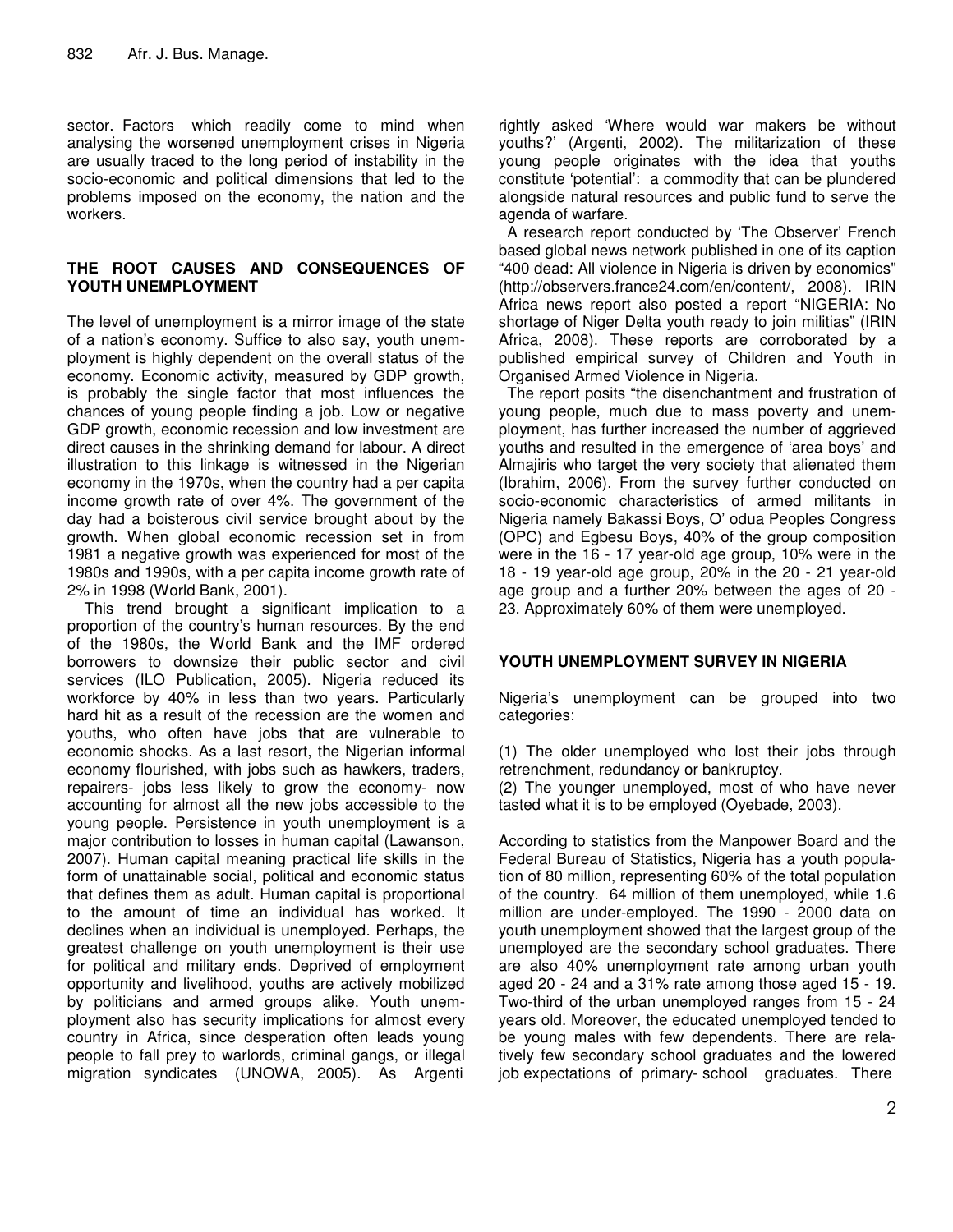is no consistent trend of unemployment rates in Nigeria. An increase in one or two years is sometimes followed by a decline in the subsequent years. Table 1 shows the average annual rates of unemployment for the year 1990 - 2004 by rural-urban place of residence.

A published report from Punch editorial of June 10, 2003 referred to a report by the National Poverty Eradication Programme (NAPEP) in 2001 saying that the universities and other tertiary institutions in the country produce an average of 120,000 graduates each year while another 500,000 school leavers or college graduates are turned out each year, without the hope of any job. Although NAPEP admitted that the figures were not available on the actual number of the unemployed, the agency said that 50% of the unemployed is assumed to be youths (The Punch Newspaper, 2003).

#### **ATTEMPTS AT CURBING YOUTH UNEMPLOYMENT**

Skills acquisition and employment generation have remained a focal point in the Nigerian Government policy. Between 1986 and now, various administrations' initiatives to promote self-dependence and self-reliance in the generation of gainful self-employment have been profound. Starting with the acquisition of vocational skills, it is believed that the education system operated since the post-independence placed emphasis on academic excellence rather than skill acquisition which can prepare the individual for a more useful and fulfilling life within the society. Vocational skills acquisition it is believed would be more relevant to the development of the nation. Hence, a new national policy on education was promulgated in 1977, introducing vocational courses in the educational curriculum.

The ineffectiveness of the vocational courses in the school curriculum to address youth unemployment which assumed alarming proportion, prompted the Federal Government to set up the Chukwuma Committee on 26 March, 1986 (Omoruyi and Osunde, 2004). The report of the Committee led to the creation of the National Directorate of Employment in November 1986 and charged with the responsibility of promoting skills acquisition; facilitate the spirit of creativity, self-reliance and independence. To this day, vocational skills' training is receiving greater attention as many centres have been established.

However, the National Economic Empowerment and Development Strategies (NEEDS) document 2004 claimed that many of the responses to poverty reduction appeared to be ad-hoc, uncoordinated and more or less fire-brigade (NEEDS document, 2004). A chronicle of about 28 projects and programmes with poverty reduction thrust has been undertaken from 1975 - 2001.

**Table 1.** National Unemployment Rates, Nigeria (1990- 2004).

| Year | Urban | Rural | <b>Composite</b> |
|------|-------|-------|------------------|
| 1990 | 5.73  | 2.85  | 3.38             |
| 1991 | 5.18  | 3.20  | 3.58             |
| 1992 | 4.83  | 2.98  | 3.50             |
| 1993 | 4.03  | 3.23  | 3.37             |
| 1994 | 3.03  | 1.83  | 1.95             |
| 1995 | 3.35  | 1.60  | 1.90             |
| 1996 | 5.90  | 3.40  | 3.80             |
| 1997 | 3.80  | 2.40  | 2.60             |
| 1998 | 5.50  | 3.50  | 3.90             |
| 1999 | 10.8  | 15.1  | 13.7             |
| 2000 | 14.2  | 19.8  | 18.1             |
| 2001 | 10.3  | 15.1  | 13.7             |
| 2002 | 9.5   | 13.3  | 12.2             |
| 2003 | 17.1  | 13.8  | 14.8             |
| 2004 | 11.0  | 12.1  | 11.8             |

Source: Federal Office of Statistics (FOS).

Programmes such as Community Bank, DFRRI, National Directorate of Employment (NDE), People's bank, Better Life for Rural Women, Family Support Programme were some of such projects aimed at addressing various manifestations of poverty. The NEEDS document concluded that "while none of these programmes were completely without merits, the truth is that they did not have a significant, lasting and sustainable positive effect".

The Nigerian Living Standard Survey (NLSS, 2004; www.nigerianstat.gov.ng/nlss/, 2006) also buttressed the arguments on the NEEDS document from its data on poverty incidence in Nigeria. "NLSS estimates poverty incidence in Nigeria at around 54%. This means that about 75 million Nigerians live in poverty. Of these, 22 million or so are thought to be 'core poor'. A recent Risk and Vulnerability Analysis in Nigeria (RVA, 2003) estimated the vulnerability headcount at almost 90%. In addition to these broad indications of the extreme poverty and vulnerability challenge in Nigeria, the health and education Millennium Development Goals indicators, specifically, are very poor."

To add to the current dilemma is the world unemployment rate said to rise in 2008/2009 as the global economy slows down with signs that it is heading towards recession (www.chinadaily.com.cn/world/, 2008). This in turn means that without rapid economic growth to sustain the nascent democratic gains, unemployment situations will be grimmer; more youths will become unemployed with varying consequences to national security. Rather than accept youth unemployment as a curse to be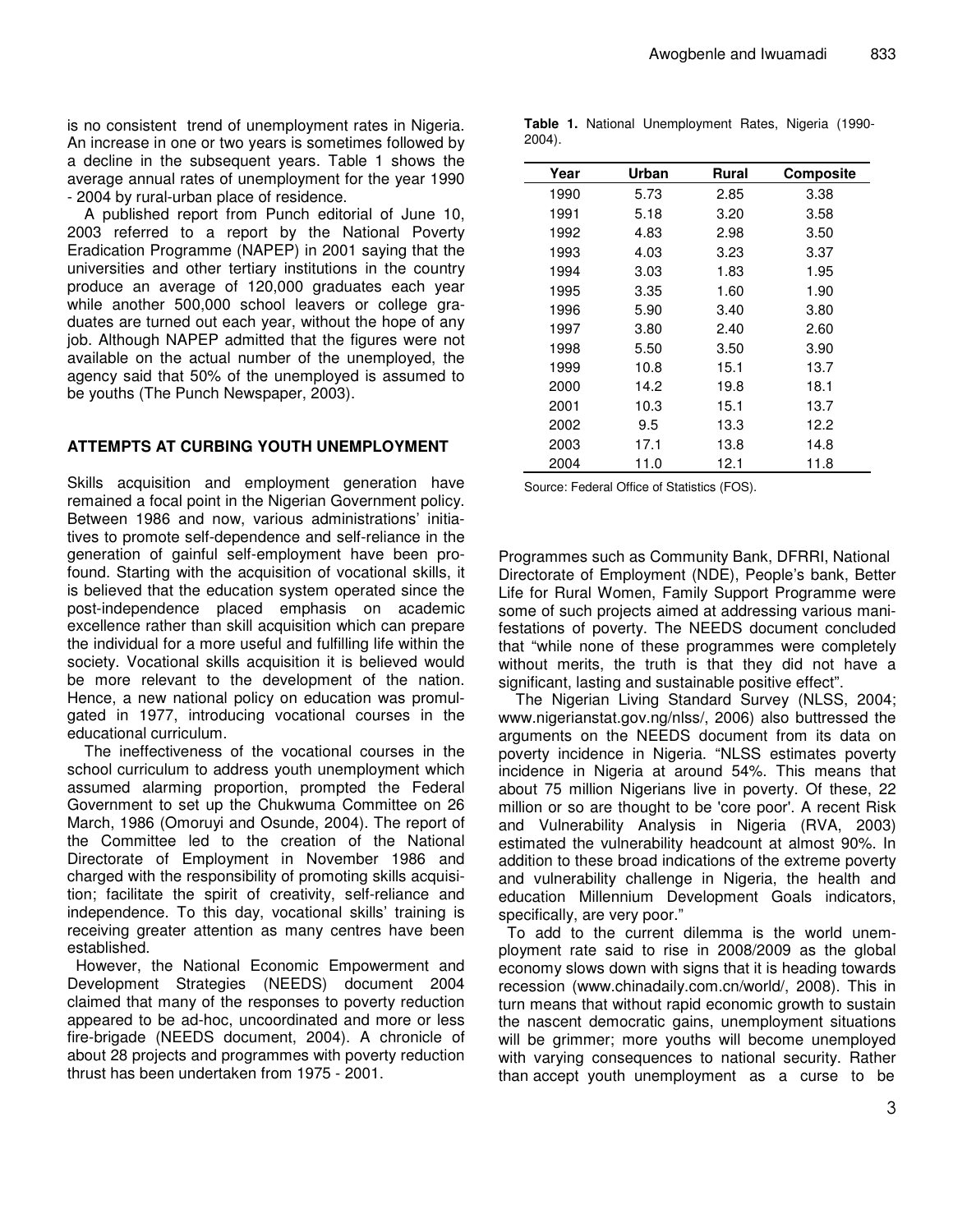endured, a globally shared framework of action for poverty reduction, wealth creation, employment generation and value re-orientation was discovered as a positive way out. Youth entrepreneurship is a youth development strategy that has become increasingly popular in recent years. Skills associated with entrepreneurship includes the ability to take initiative and creatively seek out and identify opportunities; develop budgets, project resource needs and potential income; communicate effectively and market oneself and one's ideas.

#### **THE ENTREPRENEURSHIP DEVELOPMENT PRO-GRAMME (EDP) AS AN INTERVENTION MECHANISM**

Employment is the life line of any economy. "Human development will definitely be grossly undermined and impaired without employment" (NEEDS document, 2004). How soon Nigeria sets to address the problems of mass unemployment, low productivity, high inflation and poverty to a large extent depends on how speedily it is able to develop the millions of its labour force into a knowledgeable and skilled people needed for the required change.

The world in the  $21<sup>st</sup>$  century is witnessing a wave of entrepreneurship happening with more and more people looking for self-empowerment and business ownership. The role of governments and big businesses as a provider of jobs is shrinking and people are looking to empower themselves in other ways.

The Entrepreneurship Development Programme, as an urgent mechanism to youth unemployment is specifically designed for the Nigerian youths, informing them about the world of business and opportunities to create their own businesses. The EDP provides youths with insights into entrepreneurship and enterprise; it aims to help them realistically consider the options of starting a small business or of self-employment.

The following sums up a number of reasons for the importance of promoting youth entrepreneurship:

1. Creating employment opportunities for self-employed youth as well as the other young people they employ.

2. Bringing alienated and marginalized youths back into the economic mainstream and giving them a sense of meaning and belonging.

3. Helping to address some of the socio-psychological problems and delinquency that arise from joblessness.

4. Helping youths develop new skills and experiences that can then be applied to other challenges in life.

5. Promoting innovation and resilience in youth. 6. Promoting the revitalisation of the local communities by

providing valuable goods and services.

7. Capitalising on the fact that young entrepreneurs may

be particularly responsive to new economic opportunities and trends.

The EDP as a short term approach to the unemployment crises is to cater for the out-of-school youth and the everincreasing number of jobless graduates. In the long run it will bring desired result of growth and development. The EDP seeks to move youth entrepreneurship into the mainstream of the economy with growth oriented and sustainable businesses.

As an active learning entrepreneurship institute, the EDP is designed for new entrepreneurs, introducing them to basic elements of starting and managing a new business; the EDP creates training tools focused on the ways to improve performances and productivity of businesses, to encourage aspiring entrepreneurs to explore more deeply about their business ideas and in particular, the feasibility of turning a business idea into a profitable venture. The EDP believes that not everybody is an entrepreneur, but there is a bit of entrepreneurship in everyone. This just has to be identified, nurtured and developed and then sees where it takes you.

The under-listed are some of the core activities of the Entrepreneurship Development Centre, Lagos, Nigeria. The intensive learning and training schemes of 4 weeks for graduates, 8 weeks for non-graduates and the 1 week managerial enhance training are tailored to maximally give practical and demonstrable skills which are productivity targeted. The EDP is an institute guided by curriculum-based learning. The basic teaching and learning methods adopted at the EDP are such that could enhance capacity building and develop competencies. The EDP has as part of its goal is to see many of the trained youths have access to start-up loans which would help jump start small business across the country. The EDP also has a monitoring unit to constantly check on its impact across the nation. Constant checks are being carried out on numbers of businesses created and employment generated from time to time.

## **Challenges of the EDP**

Enterprise education is hinged around three critical areas of development:

**Enterprise education:** involving the creation of programmes, seminars and trainings that provide the values and basics of starting and running a business. This also guides youth through the development of a bankable business plan.

**Experiential programmes:** which provide youth with placement and experience in the day to day operation of